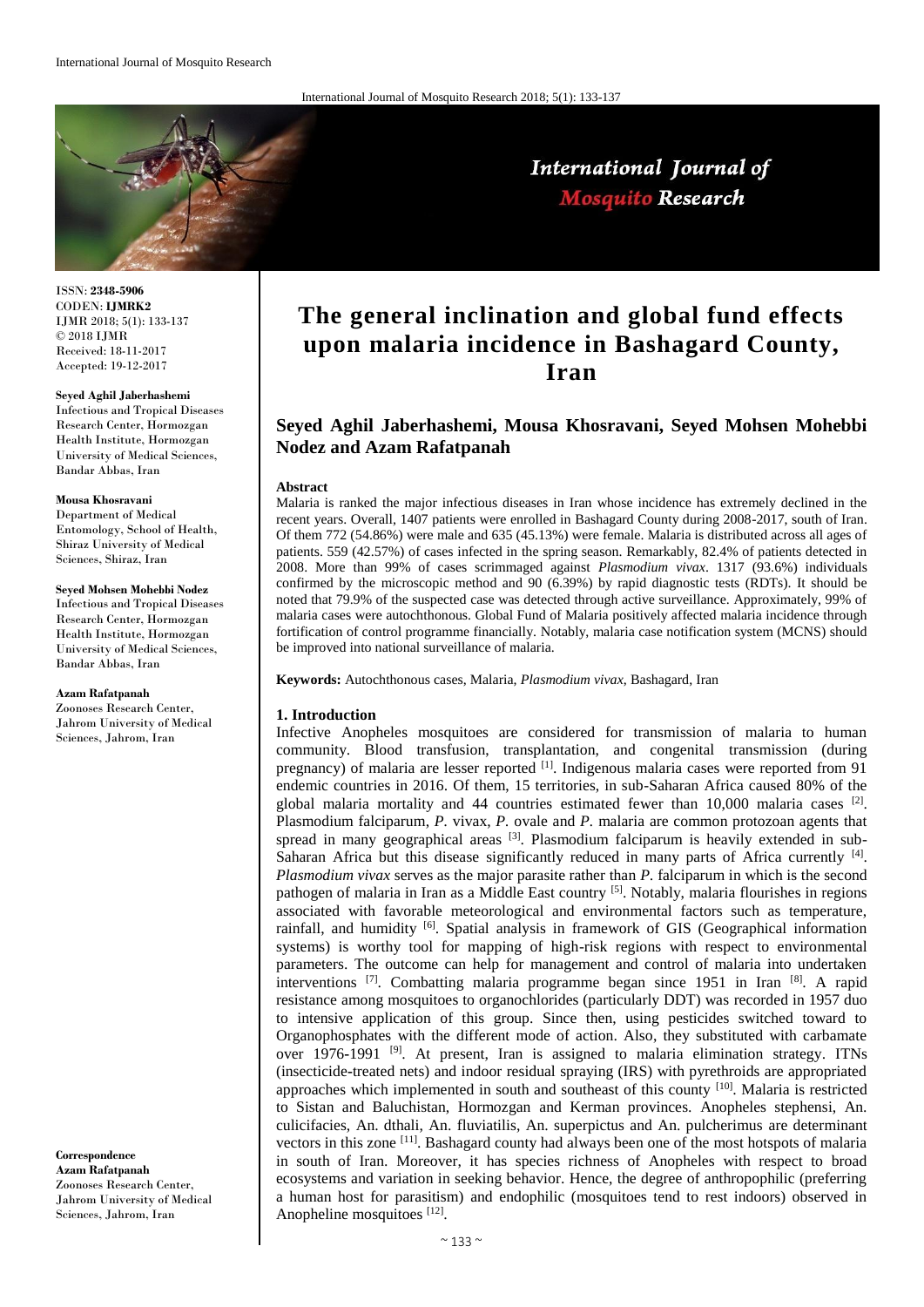Bashagard was ranked first in Hormozgan province in term of indigenous malaria cases so that 74% of them were detected in this county  $[8]$ . The annual parasite incidence (API) was 0.08 at this region in 2009  $^{[13]}$ . Although the greatest decline in malaria incidence was documented in south of Iran, the imported cases from neighborhood countries are the complexity challenge into elimination phase [14]. This research sheds new light on the malaria aspects based on epidemiological and demographic variables of cases in Bashagard County south of Iran. We described all reasons and barriers relevant to malaria elimination logically. It is tracked the trends in malaria disease situation, therefore, our analysis can be used to continue all admirable efforts in this mission.

### **2. Materials and Methods 2.1 Study location**

Bashagard county is located in the southeast of Hormozgan province in Iran with surface area of 9,200 km<sup>2</sup> (26°21′58″N 57°35′48″E) and population of 35,931 in 8,615 families at the 2017 census. Sardasht is the capital of Bashagard County. This domain is subdivided into three sectors so called the central district, Gowharan and Gafr moreover, has two cities: Sardasht and Gowharan. Notably, our study spot formed in 2008 by being split off from Jask County according to political division of Iran. Neighboring areas are Sirik, Jask, and Minab. In addition to, it lies between three provinces: Sistan and Baluchistan, Hormozgan and Kerman. Bashagard is enumerated as the poorest part of south of Iran. A Significant population of Bashagard moves to other scopes of Hormozgan province for working in building construction or industrial activities. The temperature remains high throughout spring and summer seasons, especially in July and August months. Its weather is hot and humid climate with low rainfall. Moderate climate is seen in mountain belt of this county.

### **2.2 Data source**

As malaria infection is depending on many factors, we tried to gather the basic parameters for interpretation of malaria pattern in Bashagard district, Hormozgan province. We interviewed with medical practitioners and malaria experts of center for disease control and prevention (CDC) of Bashagard County. All essential information extracted from dossiers over 2008**-**20017 also they were entered into Excel software properly. This research was revised and survey by ethics committee of Hormozgan University of Medical Sciences (HUMS) eventually it was confirmed. The intelligence consists of 1407 malaria cases and relevant values such as age of patients, sex, habitat, occupation, nationality, type of agent parasites (vivax/falciparum), and administrative method for identification of parasitism, malaria surveillance, vogue, month and year of transmission. Our statics were perused by Chi**-**square test. P**-**value of ≤0.05 was given to determine the meaningful difference of results.

### **3. Results**

Overall, 1407 patients were enrolled in our studies. Of them 772 (54.86%) were male and 635 (45.13%) were female. 99.6, 0.2, and 0.2% of malaria cases were Iranian, Afghanistani and Pakistani respectively (P=0.000). Notably, up to 99 % lived in rural and rest of them inhabited in urban areas (P=0.000). In term of occupation-except other jobs**-**students, housekeeper,

worker, and farmer comprise 34, 12.7, 5 and 0.3% of positive cases (P=0.000). Malaria was distributed across all ages of our samples with higher level in 6**-**15 age group. The second group  $(\leq 5)$  consisted of 28.3% of all cases (P=0.000) (Table 1). It noteworthy that, no infected people were seen under <26 years old in 2017. Spring season was milestone period in term of transmission so that 559 (42.57) of them belonged to this interval. As such, the high level of prevalence occurred in June (P=0.000). (Figure 2). Surprisingly, 82.4% of patients indicated in 2008. In contrast, three years (i. e. 2013, 2014, and 2016) were free of inclusive infection (Figure 1). To comparison our view with other similar studies, we considered type of causing parasite of malaria. Hence, over 99% of cases scrimmaged against *P. vivax*. 1317 (93.6%) individuals identified by microscopic examination of blood smear and 90 (6.39%) by rapid diagnostic tests (RDTs). It should be noted that 79.9% of suspected case was detected through active surveillance and receive follow-up in according to national policy of malaria  $(P=0.26)$ . We sorted the representative patients into four classes based on the mode of transmission i.e. local, imported, and relapsing and introduced cases. Our data was shown that the portion of local transmission was  $>99\%$  (P=0.000) (Figure 3). All injured people were gratuitously treatment by anti**-**malaria drugs that provided by ministry of health and medical education (MOHME).

**Table 1:** Distribution status of malaria factors in Bashagard County

| Epidemiologic<br>parameters | <b>Scale</b>           | <b>Total</b><br>(percent) |
|-----------------------------|------------------------|---------------------------|
| Sex                         | Male                   | 772(54.86)                |
|                             | Female                 | 635(45.13)                |
| Habitat                     | Rural                  | 1397(99.28)               |
|                             | Urban                  | 10(0.71)                  |
| Occupation                  | Student                | 479(34)                   |
|                             | Housekeeper            | 179(12.7)                 |
|                             | Worker                 | 70(5)                     |
|                             | Farmer                 | 4(0.3)                    |
|                             | Others                 | 675(48)                   |
| Age group                   | $<$ 5                  | 398(28.3)                 |
|                             | $6 - 15$               | 462(32.8)                 |
|                             | 16-25                  | 230(16.3)                 |
|                             | 26-35                  | 98(7)                     |
|                             | >35                    | 219(15.6)                 |
| Nationality                 | Iranian                | 140(99.6)                 |
|                             | Pakistani              | 3(0.2)                    |
|                             | Afghanistani           | 3(0.2)                    |
| Protozoan<br>agent          | P. vivax               | 1401(99.6)                |
|                             | P. falciparum          | 6(0.4)                    |
| Diagnostic<br>technic       | Peripheral Blood Smear | 1317(93.6)                |
|                             | <b>RDTs</b>            | 90(6.39)                  |
| Malaria cases               | Local                  | 1402(99.64)               |
|                             | Imported               | 2(0.14)                   |
|                             | Relapsing              | 1(0.074)                  |
|                             | Introduced             | 2(0.14)                   |
| Surveillance                | Active                 | 1124(79.9)                |
|                             | Passive                | 283(20.1)                 |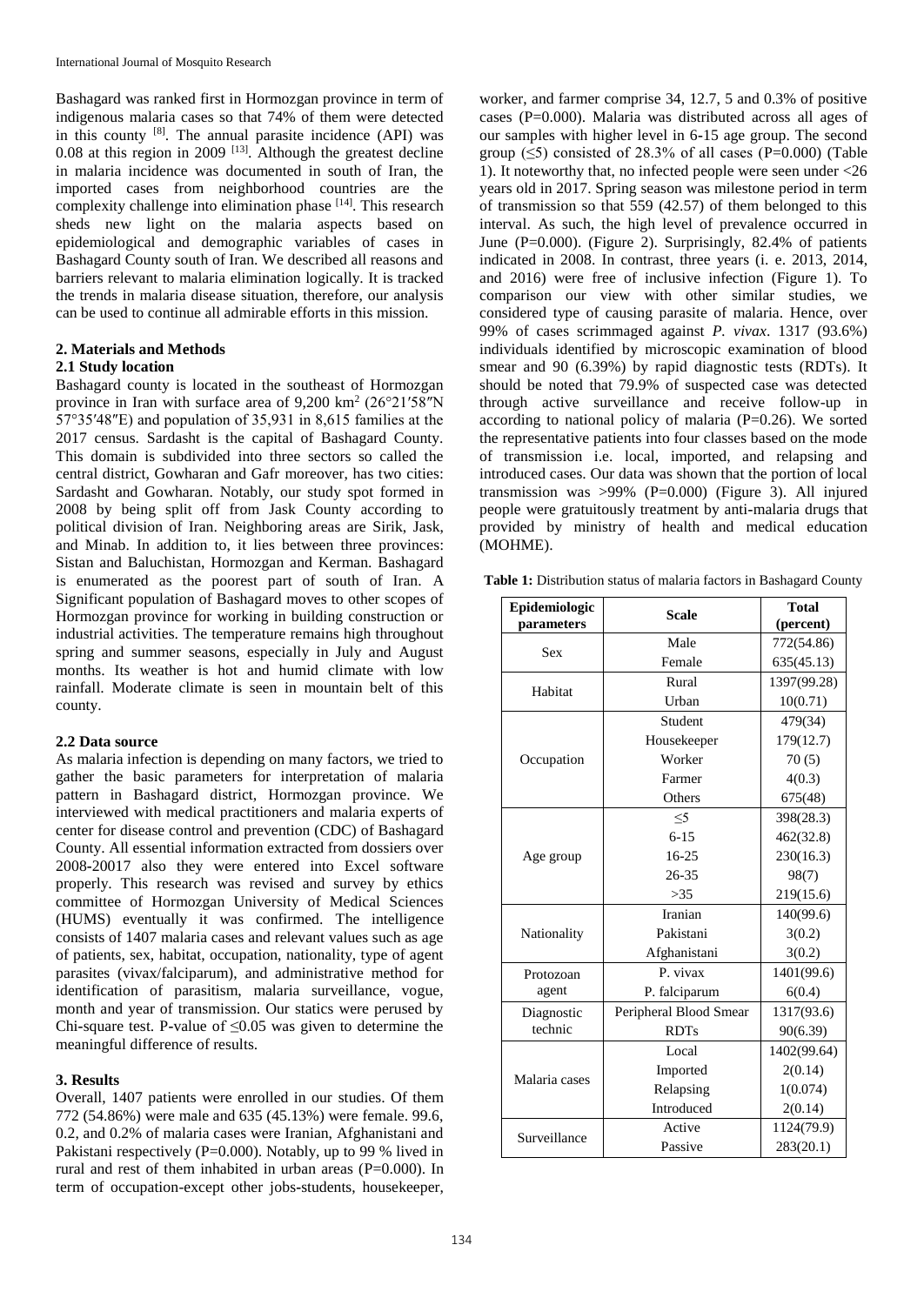

**Fig 1:** General outline of malaria cases over 2008**-**2017 years (no. 1407)



**Fig 2:** Contour of malaria infection based on month, Bashagard County

### **4. Discussion**

At first glance, our view presented that prevalence rate of malaria has been extraordinary declined compared with past decade in Bashagard county. In the previous study, up to 16,000 patients have been reported during 1999**-**2009 [15] while, only 1,407 malaria cases recorded over 2008-2017 in our results. A series issues can describe the huge difference. We divided this profile into two sections with respect to global fund of malaria (pre-global fund (PrGF) and post global fund (PoGF). Bashagard district is accounted as the most deprived areas in south of Iran. In general, the settlements didn't access to electricity, piped water network and unpaved roads during PrGF (before 2008). All residents experienced poor health, low education and lack of facilities. Moreover, seasonal rivers provide desirable breeding places for Anopheles Mosquitoes in this county. In addition to, the traditional methods without standard criteria used for combat Anopheles larvae by health workers. For example, larvicidal petroleum oil was applied at incorrect recommended dosage

in large quantities in unstudied areas. These larvicides can reduce the mosquitoes density particularly, related to late instar larvae and pupae. Golden Bear 1111® (Witco Corp, Oildale, CA) as a petroleum hydrocarbon successfully kills dipteran larvae over water surface in marsh, pond, ditch, standing water, and flooded waters. Nevertheless, it has a harmful effect on breathing of aquatic invertebrates and nontarget organisms at abnormal concentrations due to their surface-active feature [16]. Indoor residual spraying (IRS) implemented irregularly. Most households had not bed-net due to destitution. The mass prophylaxis for malaria has been purposelessly administrated in risk areas of Bashagard before in PrGF course. Similarly, inferior access to health unit and delays in detection/treatment were problematic issues. On the other hand, there was shortage of professional manpower and laboratory for active detection in our study location. These factors, together slowed even obstructed the ongoing control of malaria. In 2008 (PoGF), the global fund to fight malaria contributed with national control system thereby, the setting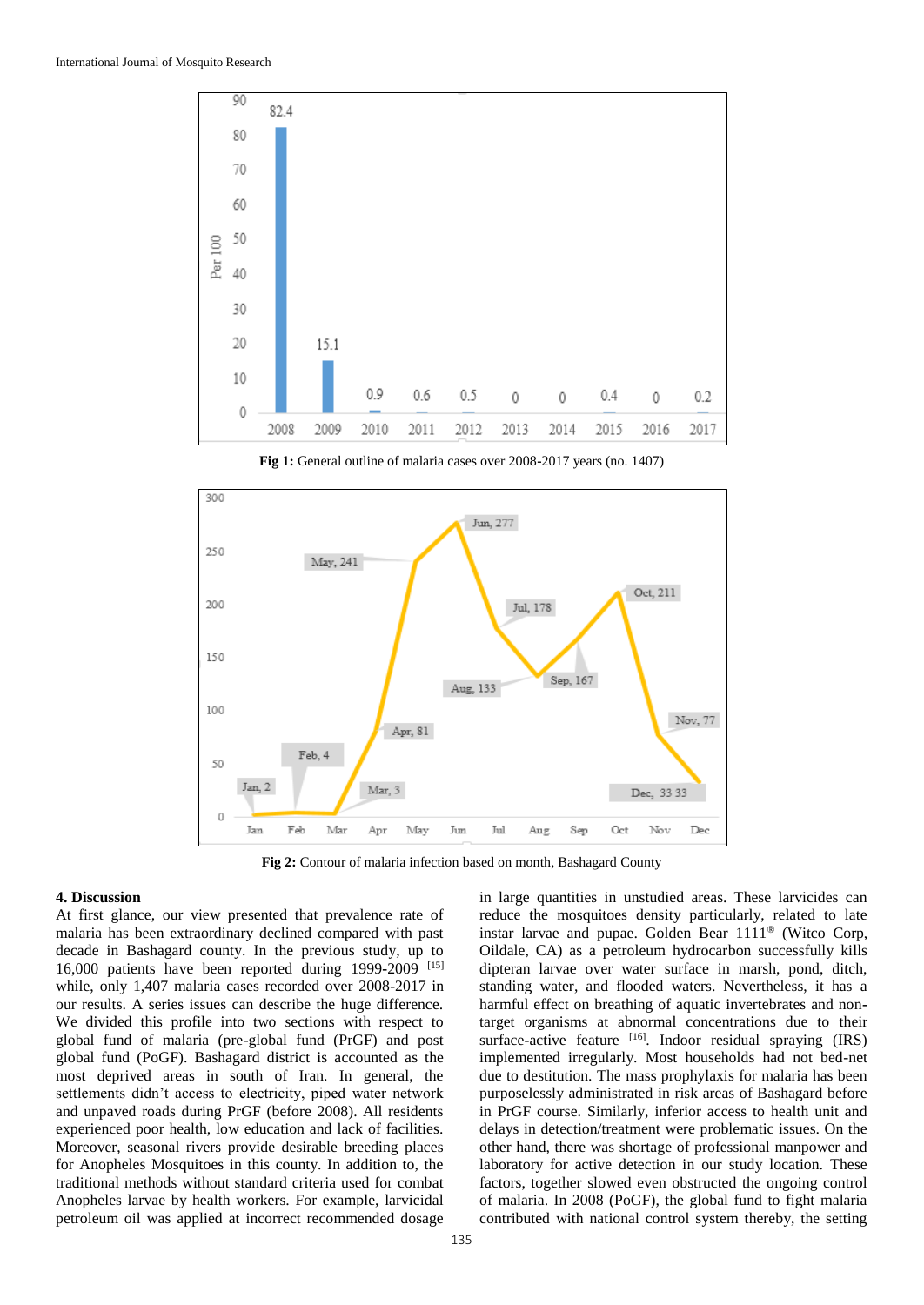changed dramatically. Since 2002, a set of financing has been donated by this approach for evaluating and improvement of malaria elimination in endemic countries worldwide [17] . The global fund organized the control activities of malaria in south of Iran within training health providers, supporting required instrument (e. g. RDTs, ITNs, pump sprayer) and fortifying on-time reporting of malaria surveillance. Furthermore, the impetus of decision makers and civic agencies increased to centralize and establishment of public health services in PoGF. In this regard, the skilled persons recruited and employed in public health sectors through central government grant. The high-quality reference lab, health house, and clinics constructed in accordance with rural electrification and development of remote community access paved roads. Indeed, Long-lasting insecticide-treated nets (LLITNs) were widely delivered to the families and infected people. Apart from these strategies, Bacillus thuringiensis (BT) applied in conjunction with Temephos **(**trade name Abate**)** as the larvicides in control practices of mosquitoes in Bashagard County. Now, we argue other outcome concerning to the second part of our view. Nearly, malaria distributed in all age

groups but 26**-**35 ages less embarrassed (Figure 3). This batch move to other adjacent regions with less endemicity for working within seasonal transmission of malaria whilst, the age of 5 years impressed with malaria in Africa countries frequently  $[18]$ . It is noticeable that rural blocks engaged extreme level of malaria prevalence (Table 1). The most population of Bashagard lived in villages. This spot has two urban places but these cities are without municipal facilities or city services. In fact, they characterized as the rural precinct in our database. June and October were two most involvement months from different seasons (Figure 2). The females of Anopheles stephensi, An. fluviatilis and An. dthali had more seasonal foraging response with respect to high anthropophilic rate in described months in Hormozgan province [19]. Autochthonous cases (local, introduced and relapsing) were the privileged classification of infected people (Figure 3). This scenario is opposite of elsewhere in Hormozgan province. For instance, 37.4% of malaria parasitism comprised of imported cases from neighborhood countries in Bandar Abbas district<sup>[20]</sup>.



**Fig 3:** The mode of transmission of malaria into age group

As we stated above, our site is poorest areas in south of Iran. There aren't opportunities for job seekers and immigrants. Therefore, they are reluctant to stay in Bashagard for a long time. Plasmodium vivax was the majority of malaria parasite in our assessment places like other foci in south and southeast Iran [21]. Besides, no local transmission of falciparum has been observed since 2014 in Bashagard County. Giemsa microscopy technic principally performed for parasitological testing of disease. Also, RDT kits were additional method used over PoGF but it more focused on the laboratory test. RDTs were used in early 2008 for remote and isolated community without transportation link when there was a shortage of laboratory technicians and absence of electric. Kits also did not need specialist staff. However, antigen**-**based method kits are reliable procedure with high efficacy thereby, it can be used for identification of malaria parasites accurately [22]. After rural electrification, smear microscopy was largely applied to diagnosis in Bashagard because electricity provided power microscopy. Active surveillance was contemplated as the basic detection and follow up malaria cases in elimination

phase. Health workers timely present at the targeted foci to survey the suspected cases, control interventions, and vector breeding places. A blood smear will be taken and delivered to the laboratory for examination if required [23].

### **5. Conclusion**

It can be inferred that Iran is in a moderate transmission of malaria situation now. Substantially, eradication of malaria is possible if we adhere to the following doctrine:

- 1. Support the malaria elimination process constantly.
- 2. Malaria case notification system (MCNS) should be improved.
- 3. New potential foci will be subject to inspected.
- 4. Don't forget old active foci to prevent the reemerging of infection.
- 5. Entomological indices surveys are carried out coordinated with active surveillance accomplishment.
- 6. Strong patrol on the country border to prevent influx of illegal immigrants.